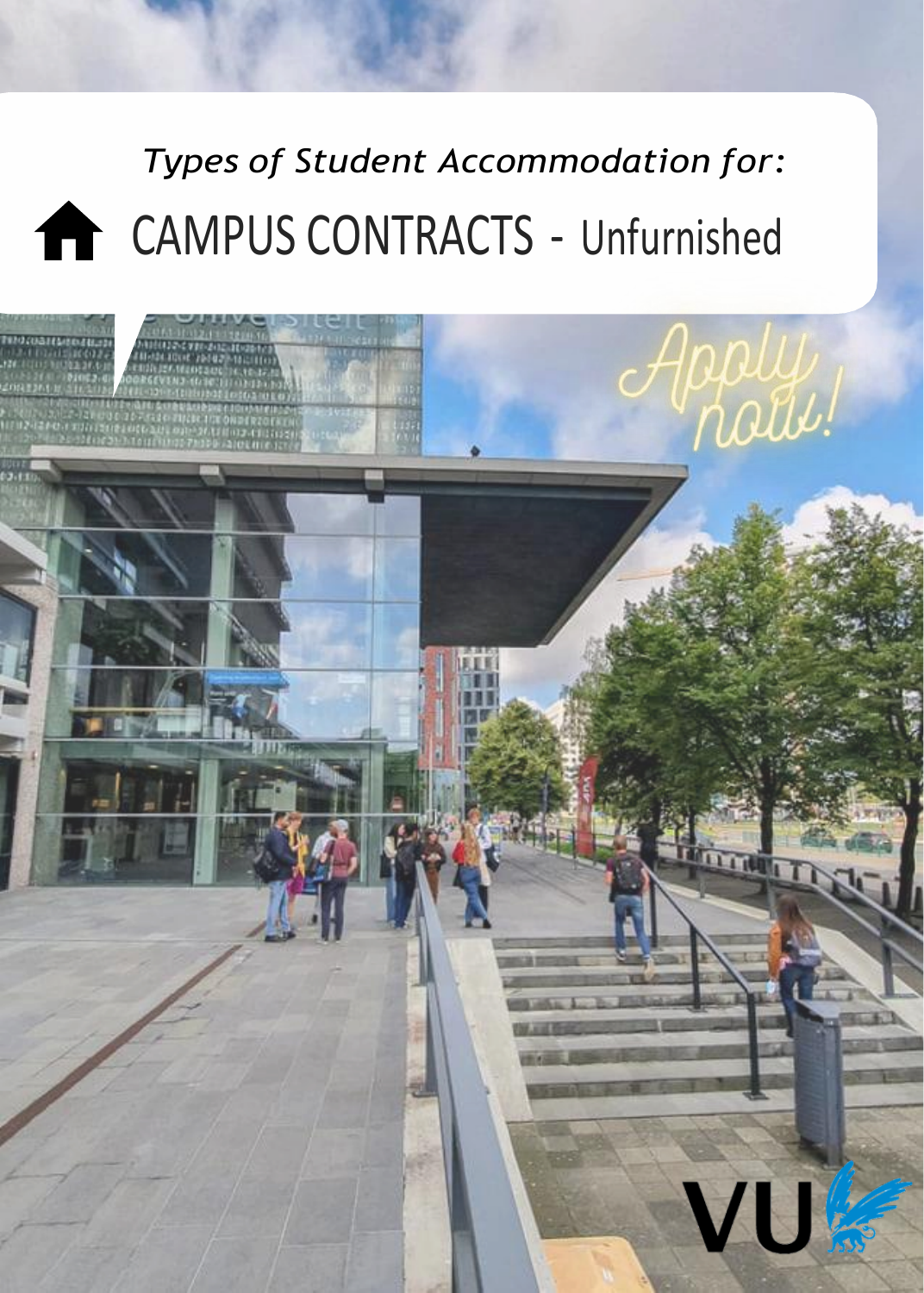### *Student Accommodation Guide*

This document will inform you on the different types of student accommodation with a campus contract available. A campus contract means that you can rent the room for the entire duration of your study programme. So if you will be following a Bachelor programme or two-year Master programme, you can rent the room as long as you are registered atVU.

#### **HOUSING CORPORATION**

Campus contracts are offered by the housing corporation Student Experience. For our Bachelor and two-year Master students we have reserved accommodation in 2 different complexes:

- Student Experience Amsterdam Zuidas
- Student Experience Amsterdam Amstel

Student Experience offers unfurnished private studios with a private kitchenette and aprivate bathroom which are available for a minimum of 12 months and as long as you are a registered VU student.

#### **LOCATIONS**

The map on the following page will provide you an overview of where these buildings are located in Amsterdam. In terms of logistics, please view the tables below:



|           | <b>Distance to City Center</b> | Walk             | <b>Bike</b>      | <b>Public transport</b> |
|-----------|--------------------------------|------------------|------------------|-------------------------|
|           | Amsterdam Zuidas               | 65 min           | 25 min           | 30 min                  |
| n it k    | Amsterdam Amstel               | 65 min           | 20 min           | 25 min                  |
|           |                                |                  |                  |                         |
|           | <b>Distance to VU</b>          | Walk             | Bike             | Public transport        |
| <b>VU</b> | Amsterdam Zuidas               | $15 \text{ min}$ | 5 min            |                         |
|           | Amsterdam Amstel               | $50 \text{ min}$ | $15 \text{ min}$ | 17 min                  |

#### **HOUSING ALLOWANCE**

Housing allowance (huurtoeslag) is a subsidy provided by the Dutch government to tenants with a low income and a relatively high cost of rent. Some of the student rooms we provide qualify for housing allowance. Find out more about which housing types are eligible on the following pages. For more general information about housing allowance and on the eligibility for this subsidy, please visit this [link.](https://assets.vu.nl/d8b6f1f5-816c-005b-1dc1-e363dd7ce9a5/bcb45476-01e0-420d-af57-58825c24748a/Housing%20allowance%20Rent%20allowance%202020-2021.pdf)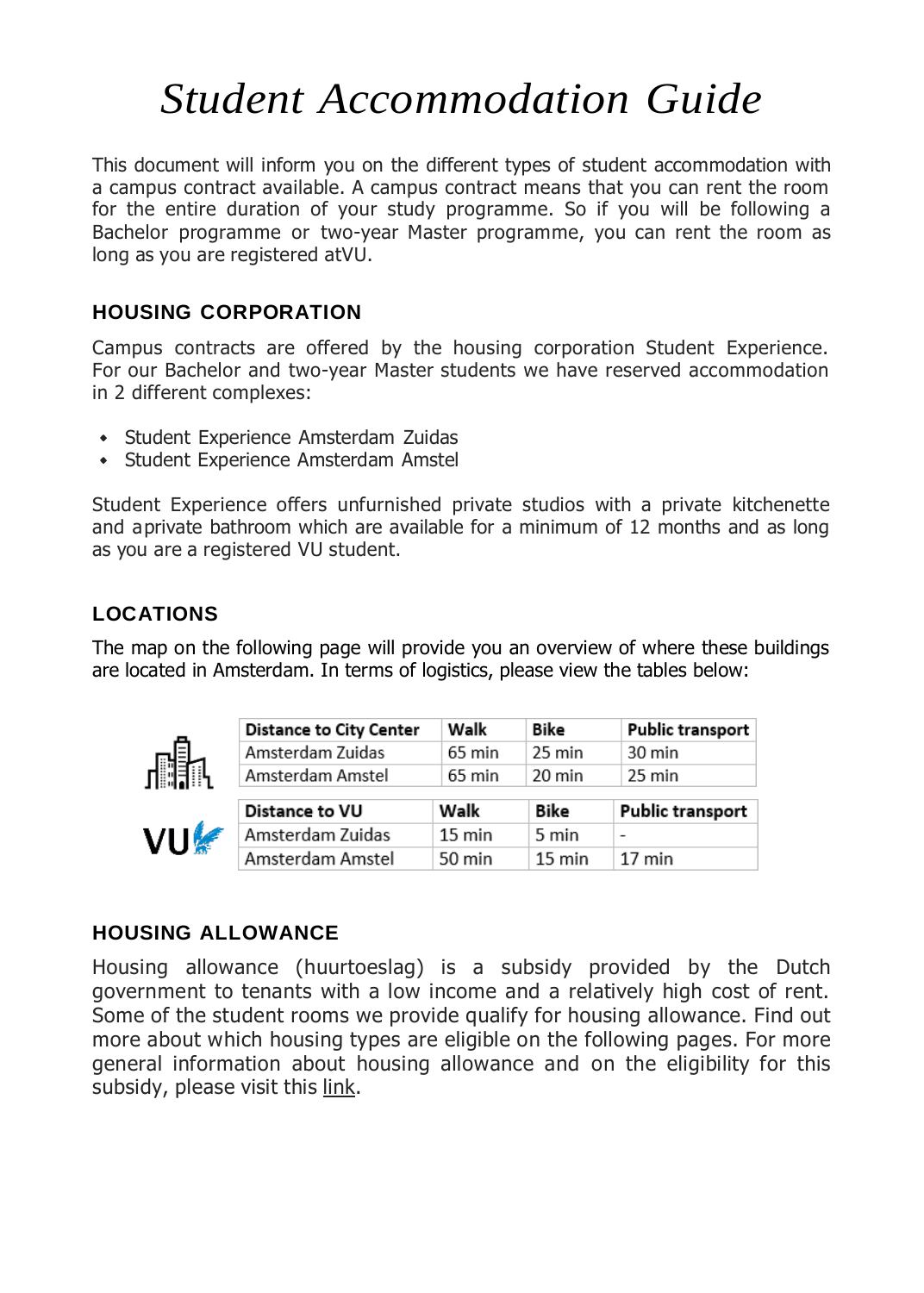#### **HOW TO APPLY**

In your personal dashboard on vu.nl, you can register for housing and complete your application by selecting your preferredbudget category and paying the housing fee. Please note that the budget you choose may have no effect on your eventual booking.

Keep in mind that campus contract housing is extremely limited. In case you are interested in more options, please check out the Short Stay accommodation brochure. Please note that this accommodation is only available for one year and it is therefore not possible to extend your contract.

On the next pages, you can find an overview of these two types of accommodation and decide which room meets your needs.

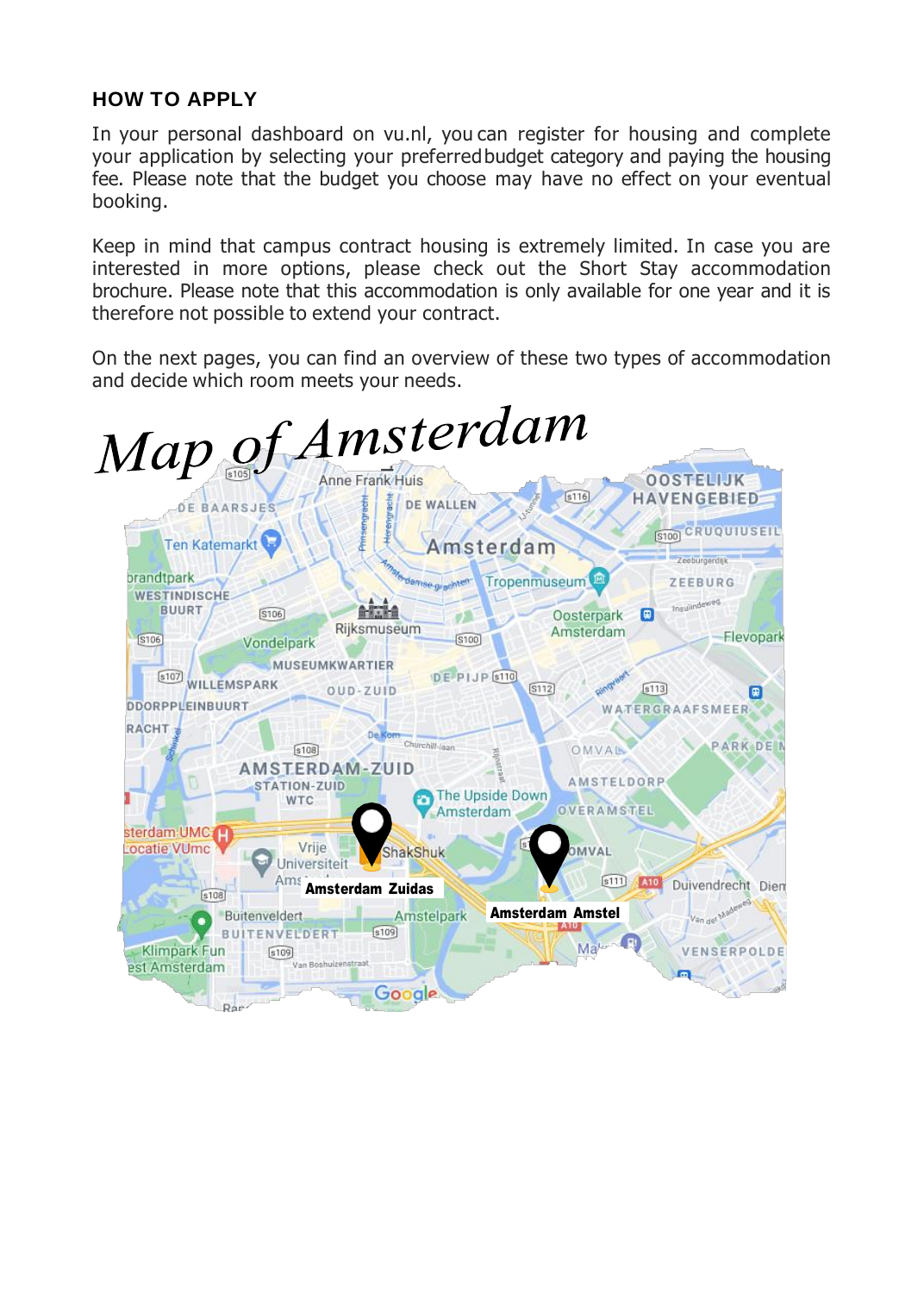

#### INCLUDED UPON ARRIVAL:

Curtain rail, laminate flooring, kitchenette, bathroom, one light fixture, hot plate

#### NOT INCLUDED:

Refrigerator, furniture (e.g. bed, matrass, desk, chair), more lights, inventory (cutlery, pots & pans), linen (sheets, towels), curtains, UTP cable, microwave/oven, kettle, Wi-Fi router, accessories to make it cozy

### STUDENT EXPERIENCE *AMSTERDAM ZUIDAS*

One option at Student Experience is [Amsterdam](https://studentexperience.nl/en/locations/10/amsterdam-zuidas) Zuidas. This new and modern student complex houses up to 800 students, and is situated in the financial district, right around the corner from the Vrije Universiteit Amsterdam. Many other services are available, such as study rooms, private dining rooms, urban gardening and a rooftop basketball court. The rooms are unfurnished, so you can decorate your room as you like. Ikea and other furnishing stores are close by or maybe you would like to bring stuff from home.

#### *Rental Price: € 715 per month*

Administration fee €25

| Deposit              | €1120                                                 |  |
|----------------------|-------------------------------------------------------|--|
| Housing<br>Allowance | Possible, if you are $\geq 23$<br>Max. €245 per month |  |
| Bedroom              | Private (21 m2)                                       |  |
| Bathroom             | Private                                               |  |
| Kitchen              | Private                                               |  |
| Washing/Drying       | In common area, additional costs                      |  |
| Parking              | <b>Additional costs</b>                               |  |
| Internet             | Included in the rental price                          |  |
| View on Google Maps  |                                                       |  |